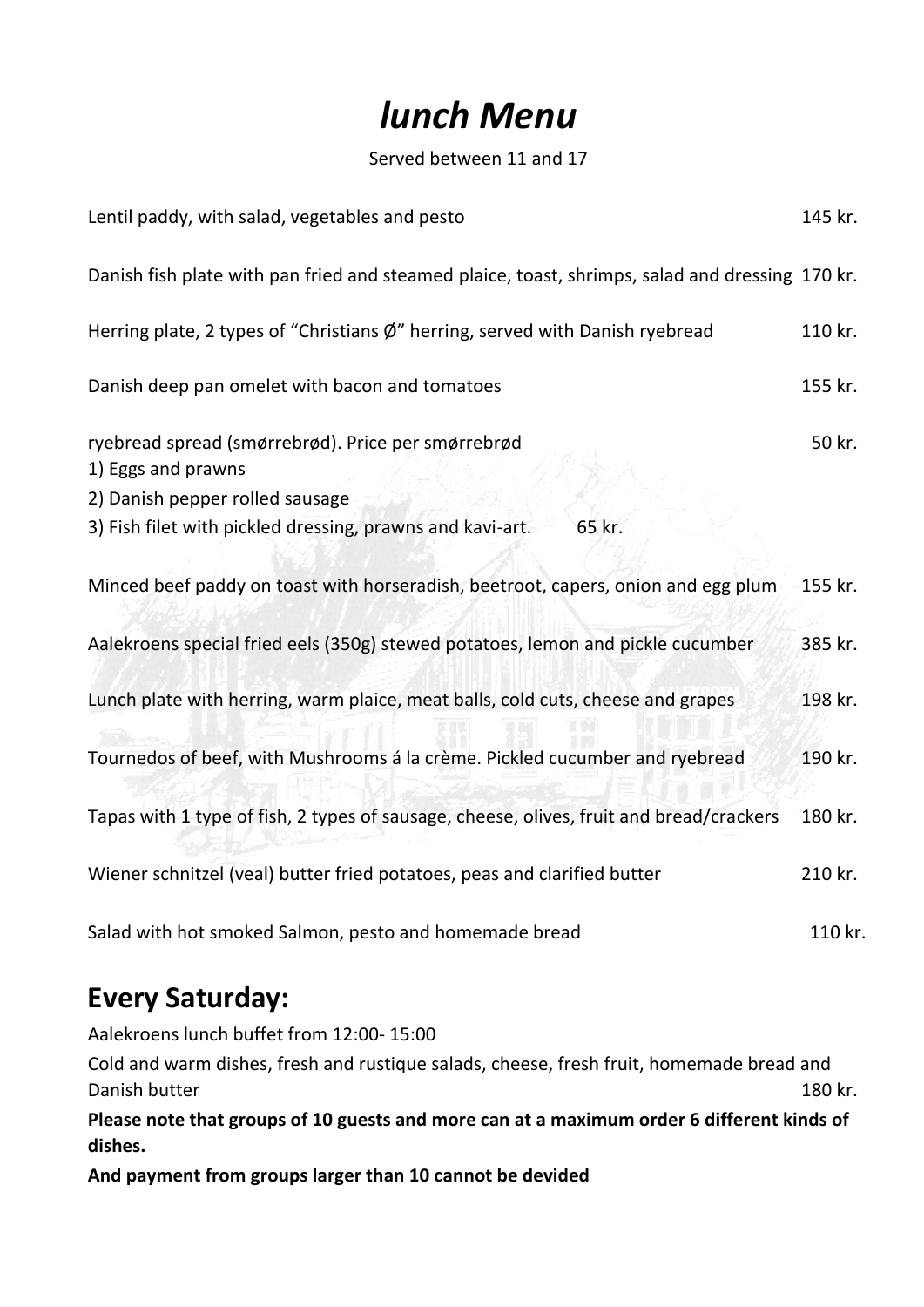# *Evening menu*

Served between 17 and 21

| <b>Starters:</b>                                                             |        |
|------------------------------------------------------------------------------|--------|
| Prawn cocktail with homemade dressing and homemade bread                     | 95 kr. |
| Cold smoked salmon with herb dressing and salad                              | 75 kr. |
| Bresaola with rucola, pesto, parmesan, cherry tomatoes, olives and pine nuts | 99 kr. |

## **Menu Wednesday evening**

Roasted Pork served with boiled potatoes, parsley sauce and beet root (all you can eat)175 kr. Children (3-12 year) 100 kr.

#### **Other choices:**

Danish fish plate with pan fried and steamed plaice, toast, shrimps, salad and dressing 170 kr.

| Wiener schnitzel (yeal) butter fried potatoes, peas and clarified butter<br>a v s e santantegran a | 210 kr. |
|----------------------------------------------------------------------------------------------------|---------|
| <b>Children's menu:</b>                                                                            |         |
| Fish filet with wedge potatoes                                                                     | 85 kr.  |
| Pasta bolognaise                                                                                   | 70 kr.  |
| Two red sausages with bread                                                                        | 60 kr.  |

**Please note that groups of 10 guests and more can at a maximum order 6 different kinds of dishes.**

**And payment from groups larger than 10 cannot be devided**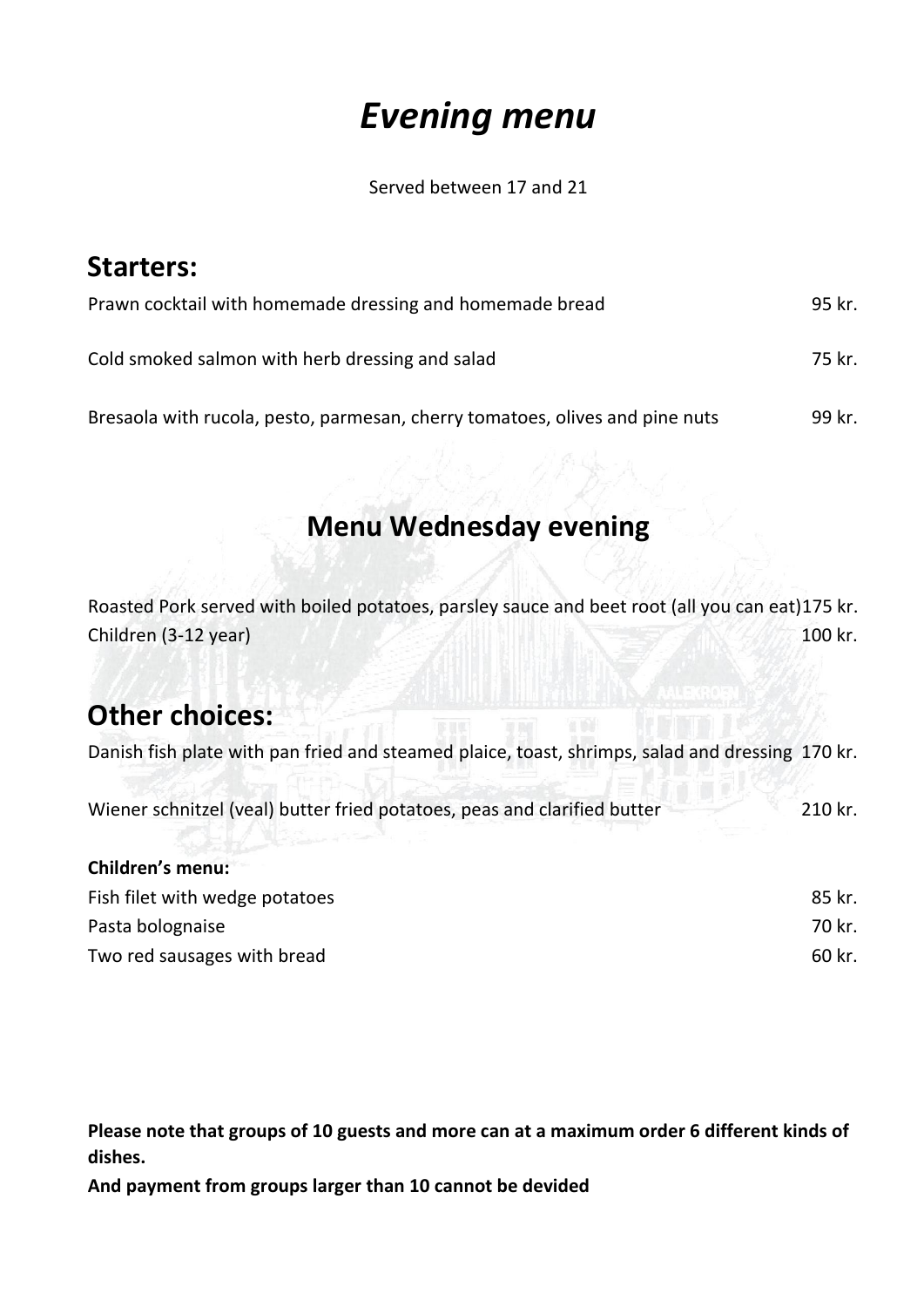## **Evening menu**

Served between 17 and 22

### **Main dishes:**

| Wiener schnitzel (veal) butter fried potatoes, peas and clarified butter                  | 210 kr. |
|-------------------------------------------------------------------------------------------|---------|
| Danish fish plate with pan fried and steamed plaice, toast, shrimps, salad and dressing   | 170 kr  |
| Roasted pork served with boiled potatoes, parsley sauce and beet root                     | 160 kr. |
| Aalekroens special fried eels (350g) stewed potatoes, lemon and pickled cucumber          | 385 kr. |
| Fried zander fish fillet with, vegetables, boiled potatoes and hollandaise sauce          | 230 kr. |
| Penne Regatta with beef tenderloin, champignon, mustard sauce, rucola and parmesan 190kr. |         |
| Tournedos of beef with wedge potatoes, bearnaise and a mixed salat                        | 290 kr. |
| Lentil paddy, with salad, vegetables and pesto                                            | 145 kr. |
|                                                                                           |         |
|                                                                                           |         |
|                                                                                           |         |

**The Kitchen close at 21:00**

**Please note that groups of 10 guests and more can at a maximum order 6 different kinds of dishes.**

**And payment from groups larger than 10 cannot be devided.**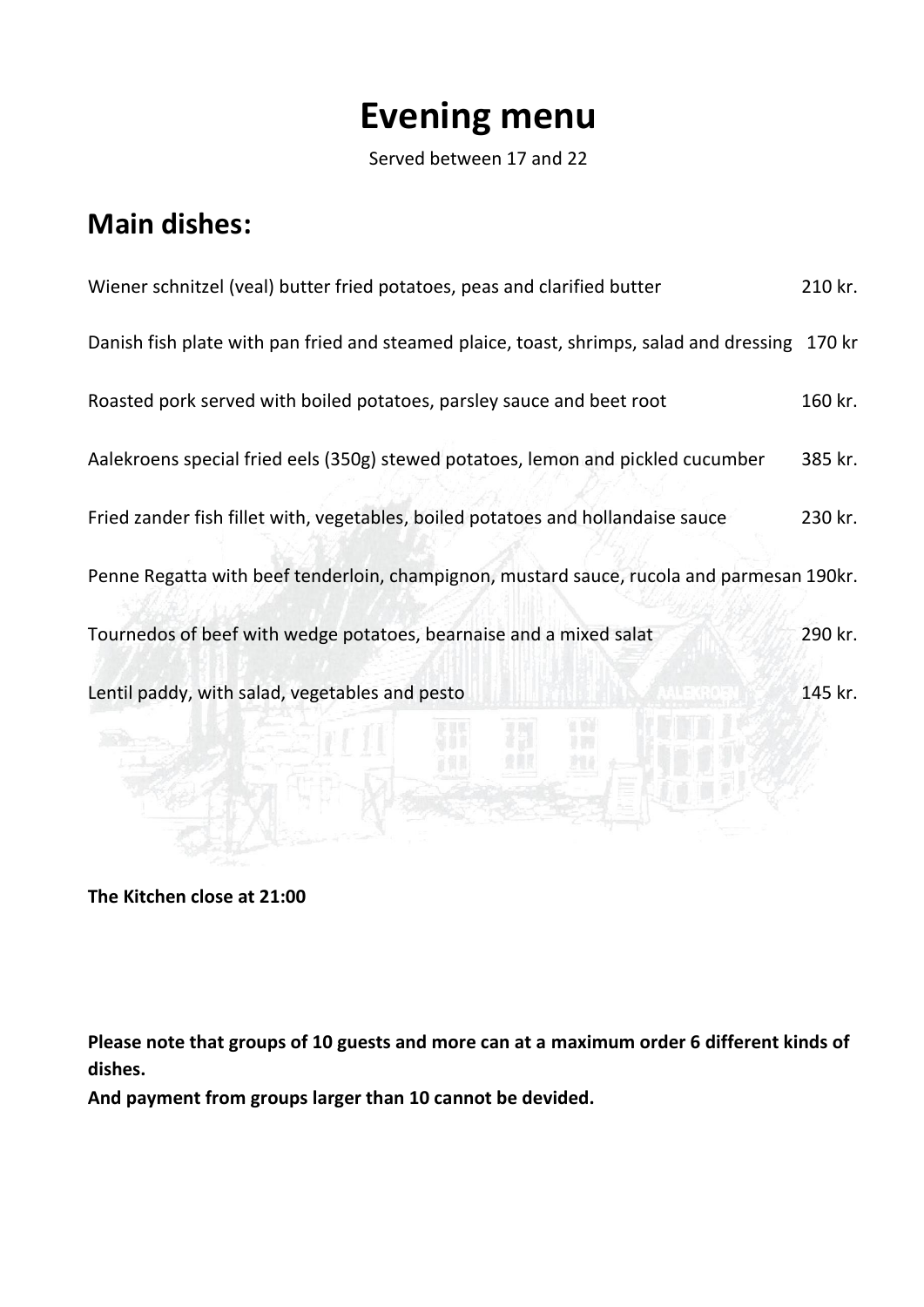## *Desserts*

#### Served between 11 and 22

| Old time apple cake with whipped cream (this is not a cake)                                                                 | 50 kr.        |
|-----------------------------------------------------------------------------------------------------------------------------|---------------|
| Trifle, with fruit of the day, vanilla cream, macaroons and whipped cream                                                   | 50 kr.        |
| Ice dessert with licorice, raspberry sorbet, Banana and black currant/vanilla ice cream                                     | 60 kr.        |
| 2pcs pancakes with vanilla ice cream                                                                                        | 70 kr.        |
| <b>Homemade Cookies</b>                                                                                                     | 20 kr.        |
| Dessert plate of the day with cake, ice cream and fruit                                                                     | 80 kr.        |
| Cake of the day                                                                                                             | 30 kr./35 kr. |
| "Okkels" homemade Italian ice cream:<br>Severed in cups - choose between Ace (made from Carrot, orange and peach), After 8, |               |
| chocolate and strawberry.                                                                                                   |               |
| 1 scoop                                                                                                                     | 27 kr.        |
| 2 scoops                                                                                                                    | 40 kr.        |
| 3 scoops                                                                                                                    | 50 kr.        |

# *Kid´s menu*

| Fish filet with wedge potatoes | 85 kr. |
|--------------------------------|--------|
| Pasta bolognaise               | 70 kr. |
| Two red sausages with bread    | 60 kr. |

**Please note that groups of 10 guests and more can at a maximum order 6 different kinds of dishes.**

**And payment from groups larger than 10 cannot be devided.**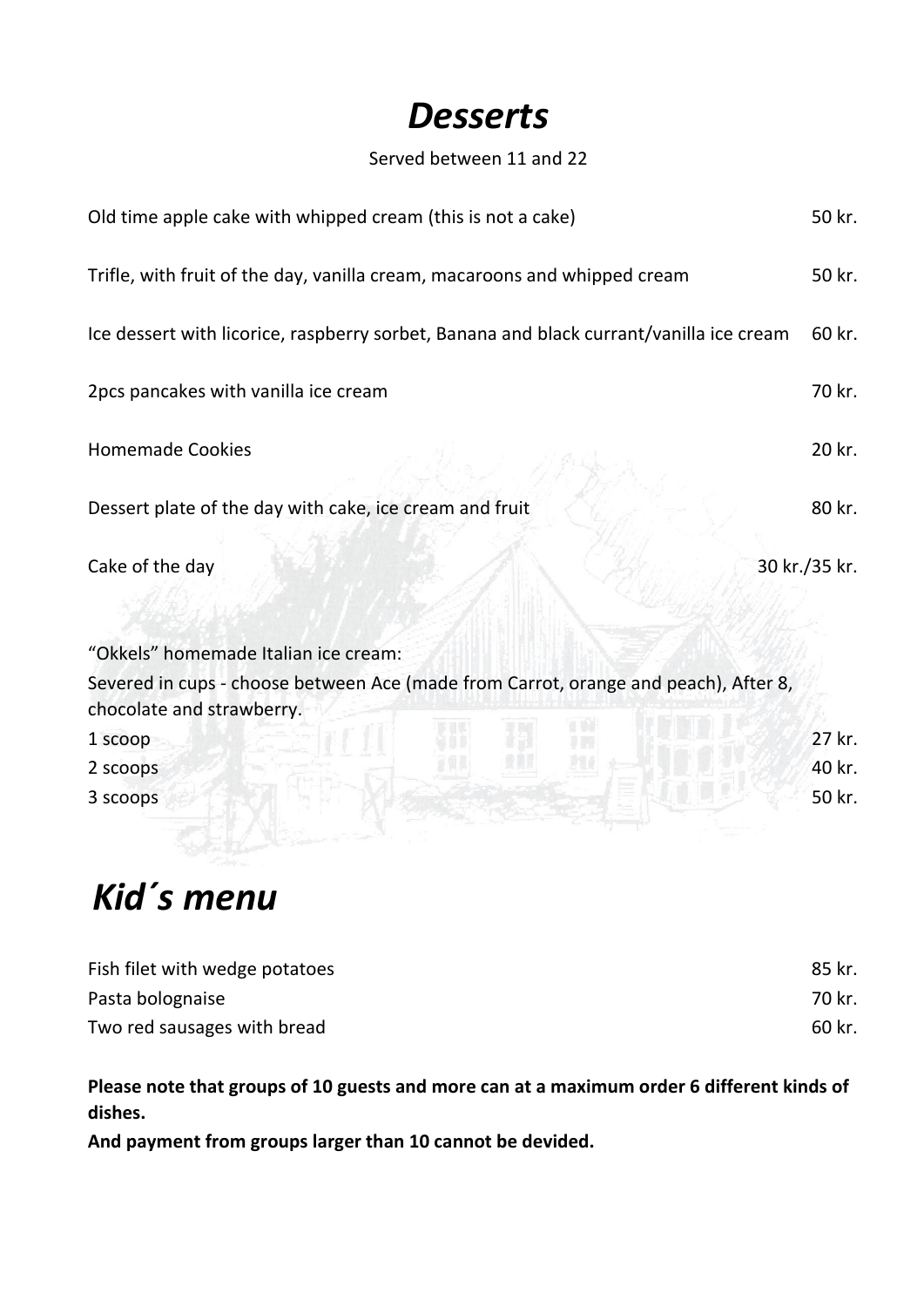# *Beverages*

## **Cold refreshments:**

| Coca cola, Cola Zero, Fanta, Sweppes Lemon and Calsberg Sport.                       |               |
|--------------------------------------------------------------------------------------|---------------|
| Small 25cl.                                                                          | 35 kr.        |
| Big 40cl.                                                                            | 45 kr.        |
| Sparkling water with lemon 50cl.                                                     | 35 kr.        |
| Sparkling water 25cl. / sparkling water 40 cl.                                       | 25 kr./30 kr. |
| Sparkling organic elderflower or sparkling organic raspberries soda from Ørbæk. 25cl | 30 kr.        |
| Apple juice                                                                          | 30 kr.        |
| Black currant juice with apple (organic), Rhubarb juice (organic)                    | 30 kr.        |
| Ginger beer with from Naturfrisk with ginger, lemon, lime and a hint of chili        | 38 kr.        |
| Cocio, chocolate milk 24 cl.                                                         | 25 kr.        |
| Glass of milk                                                                        | 15 kr.        |
| Glass of water with ice                                                              | 15 kr.        |
| 1 jug of water with ice                                                              | 40 kr.        |
| Small pint 25cl., Pils (light) or Classic (dark)                                     | 38 kr.        |
| Big pint 40cl., Pils (light) or Classic (dark)                                       | 55 kr.        |
| Carlsberg Nordic, Alc. 0,5%, 25 cl.                                                  | 38 kr.        |
| Carlsberg Nordic, Alc. 0,5%, 40 cl.                                                  | 55 kr.        |
| Grimbergen Double-Ambrée 50 cl. on tap                                               | 60 kr.        |
| Kronenbourg 1664, Blanc 50cl. On tap                                                 | 60 kr.        |
| Virklund beer 50cl. (Local) see last pages for information.                          | 75 kr.        |
| Fur beer 50cl. See last pages for information                                        | 75 kr.        |
| Hot:                                                                                 |               |
| 1 cup of coffee                                                                      | 28 kr.        |
| 1 pot of coffee                                                                      | 100 kr.       |
| 1 cup of Tea (forest fruits, green sencha, Earl Grey)                                | 25 kr.        |
| 1 pot of Tea (forest fruits, green sencha, Earl Grey)                                | 80 kr.        |
| 1 cup of hot chocolate with whipped cream                                            | 35 kr.        |
| 1 cup of espresso<br>Extra shot 15 kr.                                               | 35 kr.        |
| 1 cup of cappuccino                                                                  | 35 kr.        |
| 1 cup of cafe latte                                                                  | 35 kr.        |
| 1 cup of Americano a shot espresso, with boiling water.                              | 35 kr.        |
| Hot drinks with liquor:                                                              |               |
| Irish coffee 3cl. (whisky, brown sugar and whipped cream)                            | 75 kr.        |
| Bailey coffee 3cl. (Bailey and whipped cream)                                        | 70 kr.        |
| Coffee punch, 3cl snaps                                                              | 60 kr.        |
| Kahlua coffee 3cl, (Kahlua and whipped cream)                                        | 70 kr.        |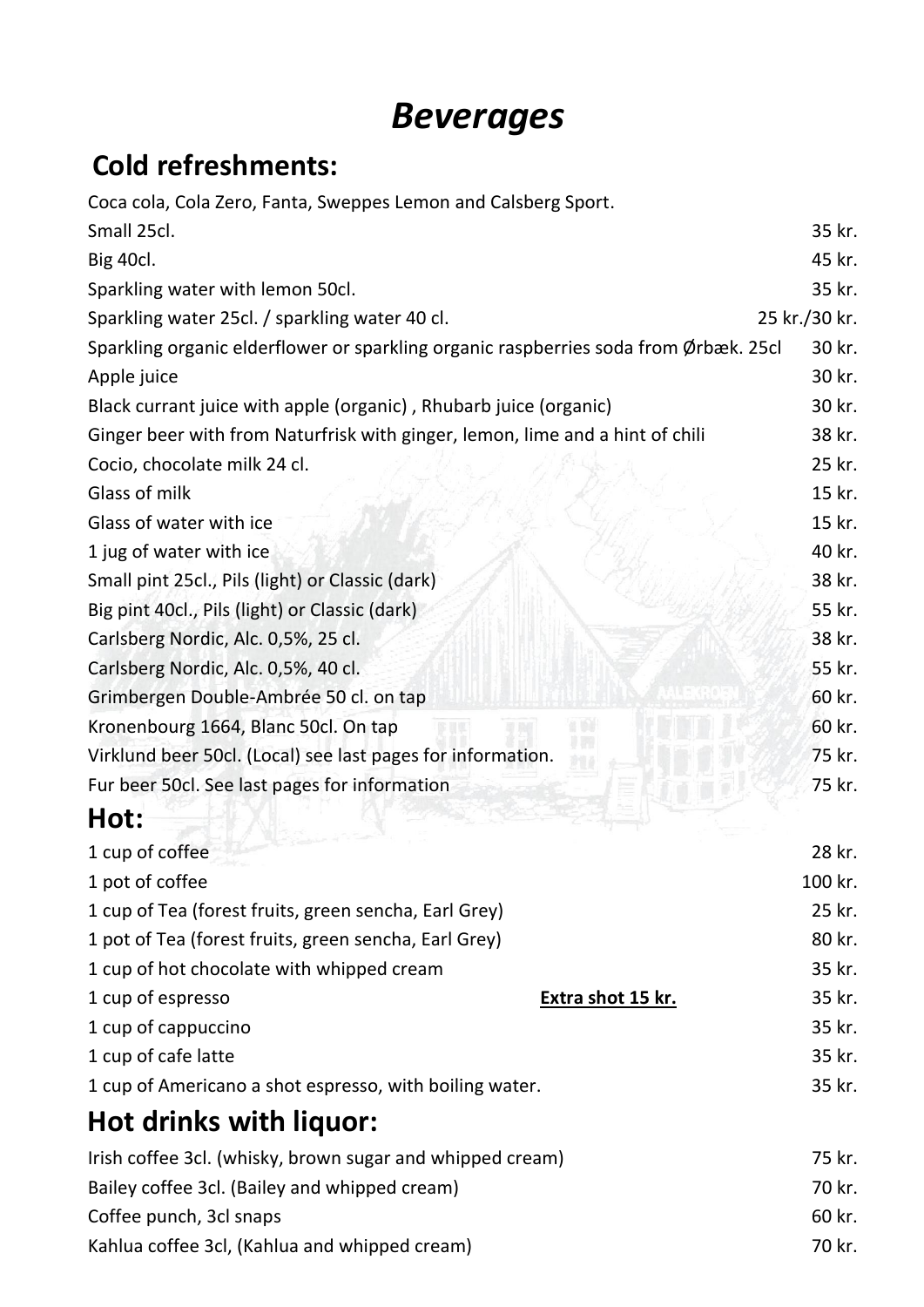# *Snaps and bitter*

## **Snaps 2cl.:**

| Rød Aalborg                                     | 28 kr. |
|-------------------------------------------------|--------|
| Aalborg, Export, Krone, Porse, Jubilæum or Dild | 30 kr. |
| Brøndums snaps                                  | 30 kr. |
| Linie akvavit                                   | 30 kr. |
| Gudenå snaps (local)                            | 38 kr. |
| Hjejlesnaps (local)                             | 38 kr. |
| O.P Anderson                                    | 30 kr. |
| <b>Bitter 2cl.:</b>                             |        |
| Dokter Nielsen                                  | 30 kr. |
| Fernet Branca                                   | 35 kr. |
| Järgemeister                                    | 35 kr. |
| Fur halvbitter                                  | 35 kr. |

- Fur malt  $\mathbb{Z}$  ,  $\mathbb{Z}$  ,  $\mathbb{Z}$  ,  $\mathbb{Z}$  ,  $\mathbb{Z}$  ,  $\mathbb{Z}$  ,  $\mathbb{Z}$  ,  $\mathbb{Z}$  ,  $\mathbb{Z}$  ,  $\mathbb{Z}$  ,  $\mathbb{Z}$  ,  $\mathbb{Z}$  ,  $\mathbb{Z}$  ,  $\mathbb{Z}$  ,  $\mathbb{Z}$  ,  $\mathbb{Z}$  ,  $\mathbb{Z}$  ,  $\mathbb{Z}$  ,  $\mathbb{Z}$  ,  $\math$
- Arn bitter 35 kr.
- 1-Enkelt 35 kr.
- Gammel dansk at de state in the state of the state of the state of the state of the state of the state of the state of the state of the state of the state of the state of the state of the state of the state of the state of

## **Snaps 1/1 bottle (70cl):**

| Aalborg, Rød, Export, Krone, Porse, Jubilæums 6 eller Dild | 695 kr. |
|------------------------------------------------------------|---------|
| Brøndums snaps                                             | 695 kr. |
| Linie akvavit                                              | 720 kr. |
| Rød Aalborg $\frac{1}{2}$ bottle (35cl.)                   | 359 kr. |
|                                                            |         |

## **Liquor 3cl.:**

| <b>Bailey</b>               | 35 kr. |
|-----------------------------|--------|
| Kahlua                      | 35 kr. |
| A.H. Riise rum creme liquor | 35 kr. |
| A.H. Licorice shot          | 35 kr. |
|                             |        |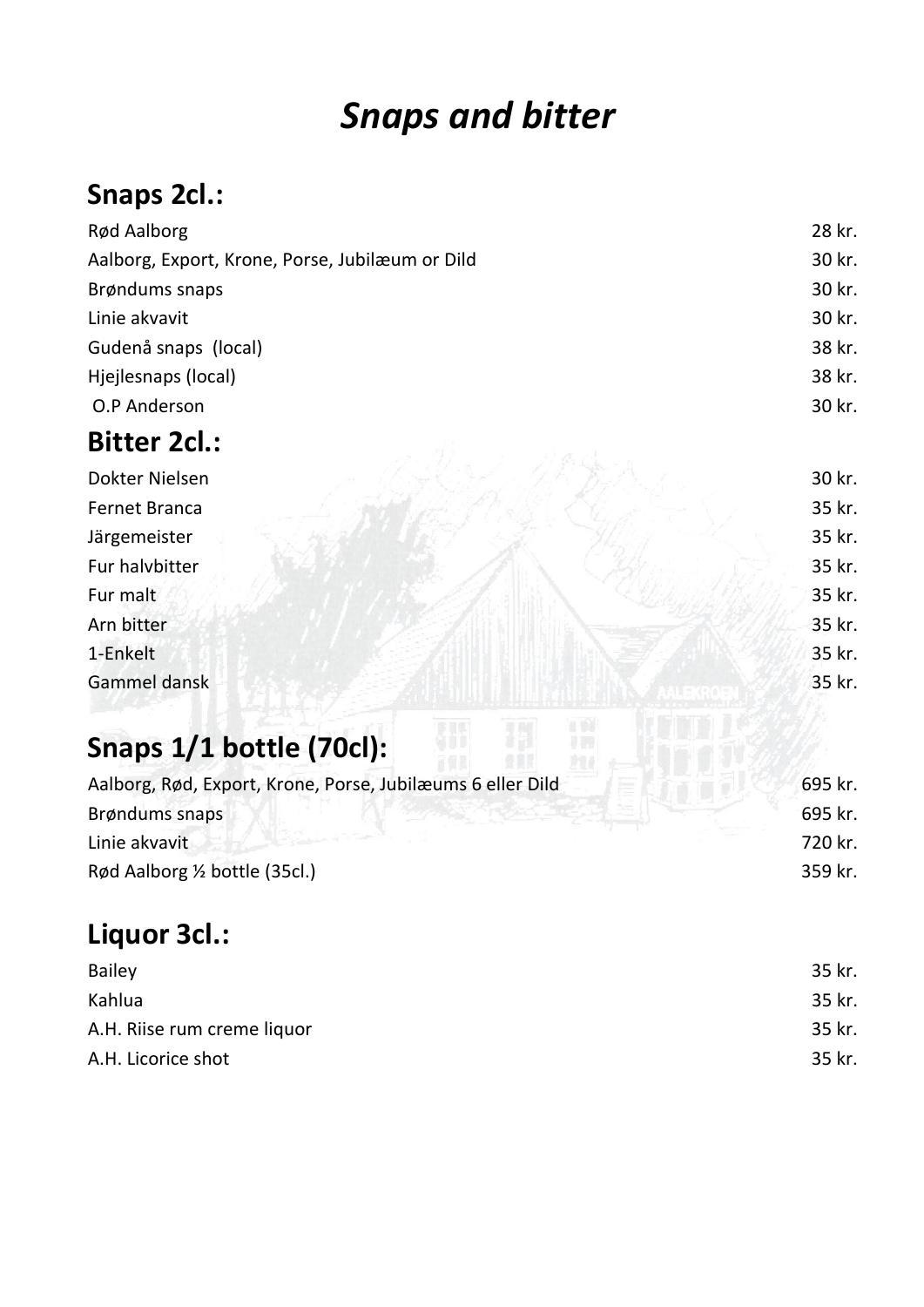# *Virklund (local) brewery:*



**Virklunds India Pale Ale** Alcohol 6.5% vol.



**Virklunds Brown Ale** Alcohol 5.2% vol.



**Virklunds Dark Brown Ale (Stout)** Alcohol 5.8% vol.



**Virklunds Celebration Ale** Alcohol 4.1% vol.